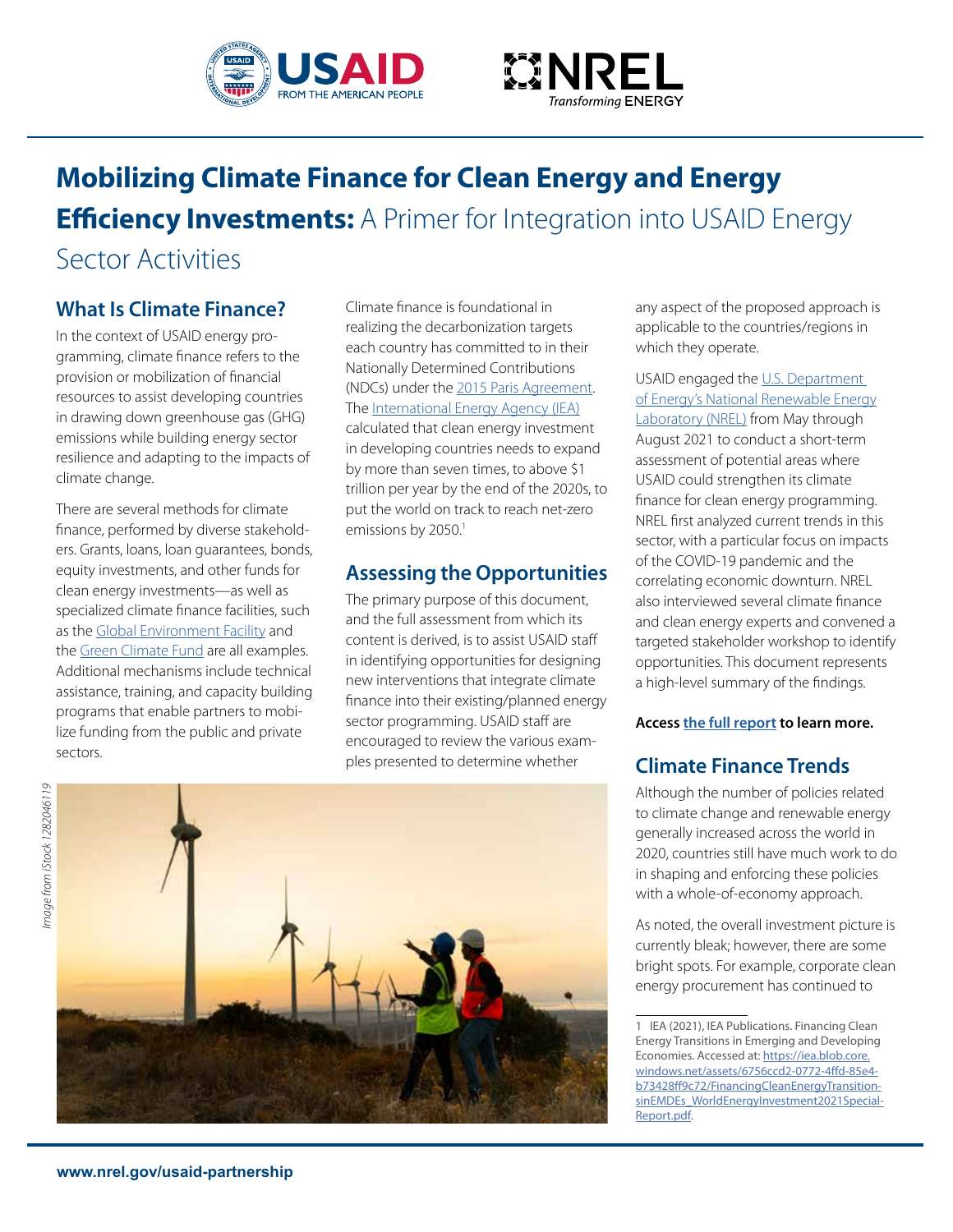

increase quickly, and participants have diversifed both in terms of subsector (such as heavy industry) and emissions scope, with more corporations making value chain emissions reductions for supply chains a greater priority. Additionally, the fnancial sector has accelerated the mainstreaming of climate risk, enabling more investment from large sources of fnance such as asset managers, institutional investors, and central banks. Investments in research and development and innovation in technologies and business models continue, with ever-increasing interest in opportunities such as battery energy system storage and green hydrogen. Thus, while COVID-19 negatively impacted public coffers, increased momentum in investment and innovation in the private sector offers promise for a climate finance approach centered on leveraging private sector capital.

Currently, 42 countries have submitted long-term strategy documents to the United Nations Framework Convention on Climate Change (UNFCCC), communicating their short- and medium-term actions toward ambitious net-zero goals. However, only seven of these submissions came from developing countries. Despite the multitude of domestic and

donor-funded NDC support programs, many countries lack the capacity to translate their NDCs into robust, actionable investment strategies for systemic interventions and/or do not have a mechanism for connecting NDCs with longer-term strategies.

The most prevalent use of climate fnance in developing countries is investment in one-off renewable energy projects. However, only by moving upstream to a coordinated approach of regulatory strengthening and long-term capacity development can climate fnance enact change on the necessary timescale. This paradigm shift will maximize efective use of scarce public funding and improve the enabling environment to derisk private investment in developing countries. Finally, program designers must work with local investors and fnanciers, who have much better on-the-ground economic and social knowledge along with a stake in their communities. Additionally, broader stakeholder groups need to be engaged to ensure that the viewpoints of local communities are understood, enabling program designers to identify solutions that beneft marginalized groups who are also most afected by climate change.

## **Climate Finance Levers**

NREL has identifed 10 climate fnance levers USAID could potentially apply to increase the scale of investment in clean energy and energy efficiency in partner countries. The levers, which fall into three themes, can be refned and developed into a suite of services that respond to regional and local climate fnance barriers, opportunities, and priorities. The levers are not fully independent – combining multiple levers could maximize impact. Some levers are top-down measures that could result in signifcant clean energy deployment and GHG reductions, whereas the more bottom-up measures place a greater focus on people, capacity development, and social impacts.

#### Innovation Highlight: Bulk **Energy Efficiency Procurements**

USAID implementing partners can make aggregated procurements to create economies of scale and lower costs for new energy and energy efficiency technologies that are not yet deployed at signifcant levels. Options include heat pumps, industrial motors, clean energy mini-grids, solar plus behind-the-meter storage, and energy efficient LED lighting.

Recognizing the importance of cooling and the consequent energy use early on, USAID, in partnership with several organizations and the Government of India, has launched and mainstreamed a new class of superefficient air conditioners (ACs), with 30% lower energy use compared to the best available in the market and with low global warming potential and zero ozone depletion potential refrigerants. The initial procurement of 100,000 ACs resulted in lowering the price of superefficient ACs to be cost-effective and an affordable choice for most customers. This was followed by more procurements and inclusion of such climate-friendly superefficient ACs in the public procurement portal as a standard option.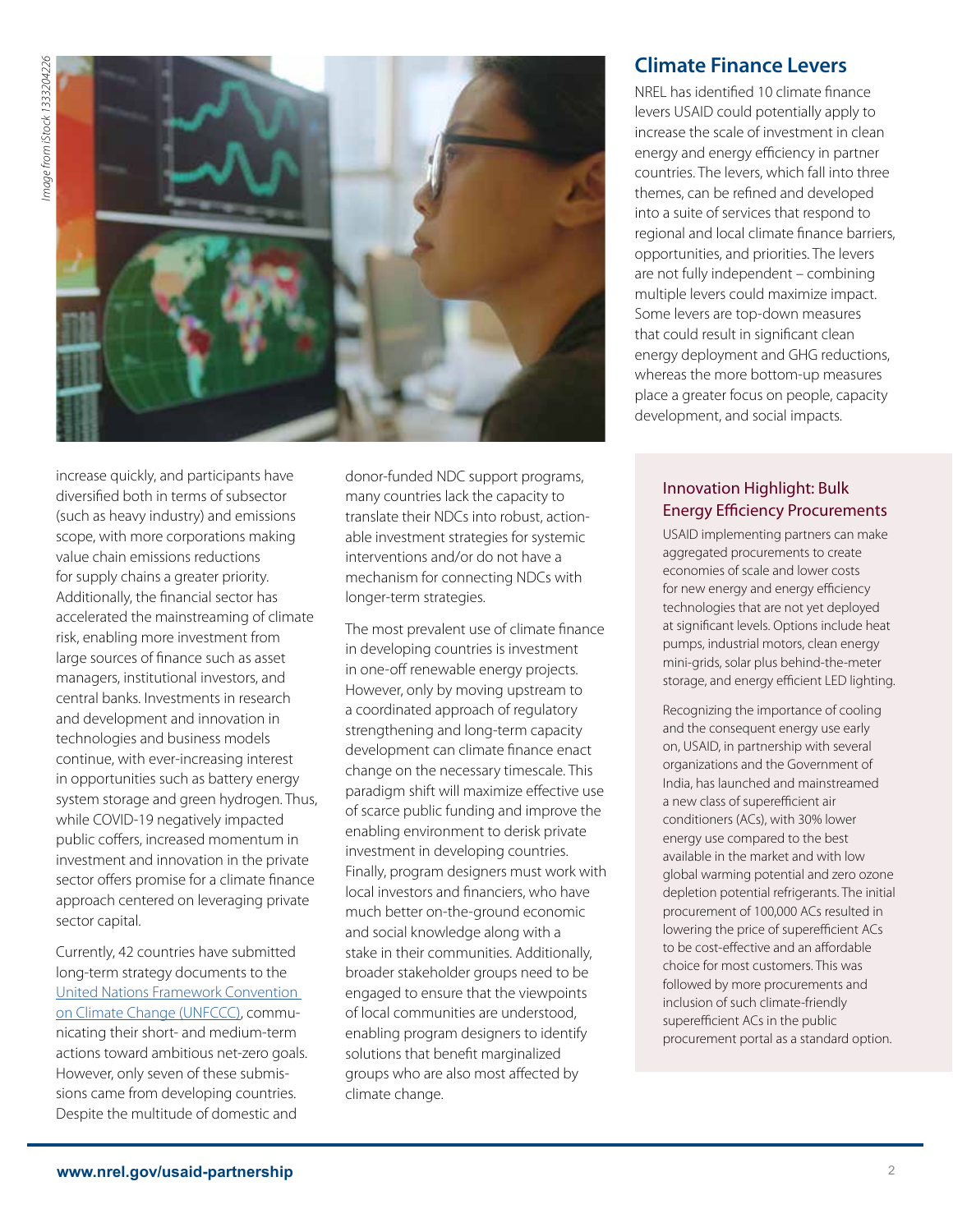#### Project Pipeline Levers



*Promoting strategies that yield lower fnancing costs and reduce risks for investing in clean energy*  and energy efficiency projects

**Barriers addressed:** There is a shortage of high quality, investment ready clean energy/energy efficiency projects; and there are insufficient channels and intermediaries to connect investments with opportunities.

• **Lever One: Blended Finance to Catalyze Projects and Companies and Provide Utility Refnancing.**  With partners such as U.S. International

## Innovation Highlight: Reverse Auctions

Renewable energy auctions, including reverse auctions, have been used to support competitive procurements of bulk renewable energy power in several markets. For example, in October 2021, Colombia held its third round of renewable energy auctions, which awarded contracts for 800 MW of solar generation at prices 15% the market rate. These projects are expected to result in \$850 million of investment and displace 465,000 tons of carbon dioxide equivalent. USAID continues to provide auction design support to Colombia. More information can be found on USAID's Renewable Energy Auction Toolkit website.

Reverse auctions can also be used to support early retirement of coal plants. In the case of coal plant retirement, the winning bidder receives fnancing to replace coal assets with clean energy capacity. Then they can use the revenues from selling clean energy to pay of previous coal plant debts. At the same time, a third-party verifer can provide carbon credits for replacing the coal plant with clean energy, which the owner can then present to the government or development fnance institutions (DFIs) for additional revenue, further incentivizing participation from coal asset owners.

Development Finance Corporation or through blended fnance mechanisms such as Climate Investor One, USAID can provide project preparation and derisking support, use USAID's convening power to bring in more investors to scale fnancial resources, and consider supporting the riskier and/or emerging technology solutions. When solar developer CrossBoundary Energy was looking to enter the market in Sub-Saharan Africa, USAID provided a \$1.3 million grant that would require repayment only if the project was successful. That project ultimately attracted \$17.5 million in debt and equity.

- **Lever Two: Capacity Development to Scale Project Pipelines and Improve Access to Climate Finance.** Technical advisors can help public sector partners identify projects, conduct feasibility assessments, structure fnance models, access investors and banks, and successfully apply for capacity development programs for their clean energy pipeline. In Mexico, USAID used a Global Development Alliance with fnancial frm Evensen Dodge to support states and municipalities with bundling small clean energy projects into portfolios of \$100 million to attract institutional investors.
- **Lever Three: Clean Energy Contract Standardization and Support for Securitization to Increase Liquidity.**  Support multistakeholder efforts to create regional or subregional frameworks for asset-backed securitization. Provide guidance in developing standardized energy savings performance contracts, power purchase agreements (PPAs), solar, mini-grids, and other contracts that adhere to international investor standards, and provide capacity development for entrepreneurs to implement standards upstream. The World Bank Scaling Solar program, which USAID is partnered with through

Power Africa, creates a one-stop shop with standard PPAs and fnancial tools and services for the purpose of making privately funded, grid-connected solar photovoltaic projects cost competitive.

#### Policy and Infrastructure Levers



*Supporting government ministries and regulators to open channels for sustained investment* 

**Barriers addressed:** Stimulus spending on clean energy is falling short of what is needed to ensure post-COVID-19 economic recovery; a net-zero-emissions-by-2050 pathway requires signifcantly strengthening clean energy and climate policies; NDCs and long-term strategies do not yet sufficient support the private sector in identifying investment opportunities or identify pathways to alleviating private sector investment contraints.

• **Lever Four: Development of Public and Infrastructure Investments for Sustained Growth.** Support development of green recovery packages or other governmentfunded efforts that use clean energy enablers to quick-start, inclusive job growth, e.g., technical assistance on design of return/rebate programs for inefficient appliances and equipment, clean energy funds, weatherization programs, and utility on-bill fnancing. Complete jobs, economic, and social analysis to determine priority programs and complement them with technical assistance and capacity development assistance. In partnership with USAID, the U.S. Department of Energy's Lawrence Berkeley National Laboratory worked with the South African Department of Mineral Resources and Energy in conducting a study assessing the impact of South Africa's Appliance **Energy Efficiency Standards and** Labeling Program on energy savings and mitigation of GHG emissions.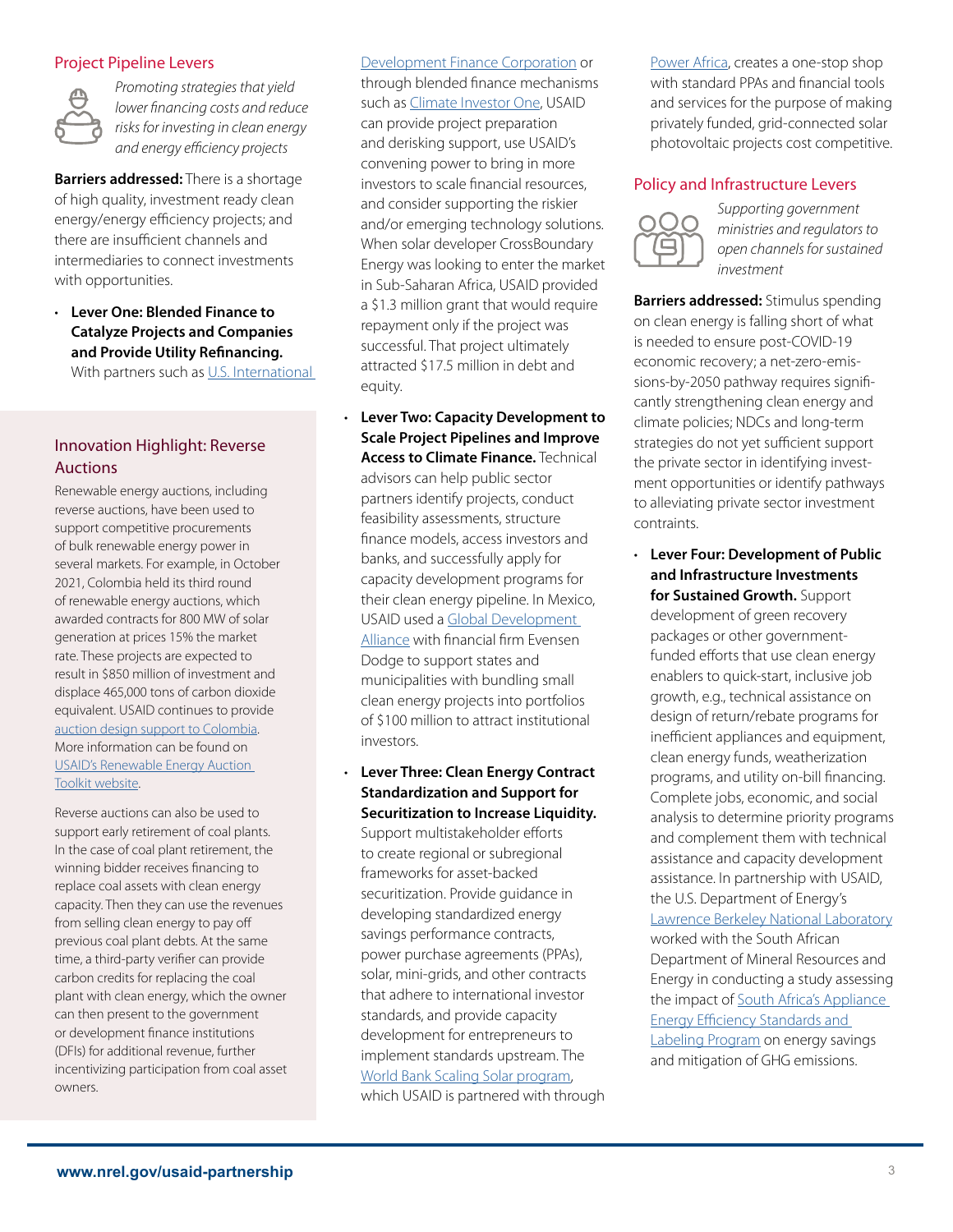

## • **Lever Five: Improvements to Enabling Environments to Attract Long-Term, Private Sector**

**Investment.** Use USAID's strong policy and decision-support expertise to create a sustainable environment for change. Support Integrated Resource and Resilience Planning (IRRPs), streamlined grid access procedures, and removal/reduction of fossil fuel subsidies. New policies and regulations may address energy efficiency in appliances, building codes, or rebate programs. In Tanzania, USAID facilitated an IRRP approach with the government to assess the climate risks associated with hydropower facilities given expanding electricity demand, and identify several plausible investment portfolios for the national utility to explore to diversify the energy resource mix.

• **Lever Six: Formulation of National Strategies to Defne Climate Finance and Clean Energy Opportunities.** 

Provide support for formulating robust clean energy investment strategies

aligned with partner countries' NDCs, and engage extensively with the private sector by hosting forums to garner investment commitments, development of joint solutions, and broad stakeholder cooperation. USAID is working with the Government of Indonesia to mobilize \$5 billion in public and private fnancing for renewable energy and energy efficiency to advance the national strategy to achieve a net-zeroemissions future.

• **Lever Seven: Establishment of Markets to Capture the Full Value of Clean Energy.** Provide technical assistance on market designs that better capture the value of energy efficiency, demand response, and distributed energy resources, such as capacity markets and ancillary service markets. Support markets for carbon bonus and tradable renewable energy certifcates (RECs), such as distributed, time-valued, and Peace RECs in fragile, climate-vulnerable settings, that can fll a shortfall in project fnancing.

### Entrepreneur and Financial Innovation Levers



*Building capacity in the private and utility sector to catalyze energy sector innovation* 

**Barriers addressed:** Signifcant innovation will be required to meet a net-zero-by-2050 pathway; national development banks and private fnancing institutions lack capacity and are underused as part of the global climate fnance framework; and investors are making poorly informed energy investment decisions that do not necessarily refect realism in cost/risk assessments.

• **Lever Eight: Capacity Development for Entrepreneurs to Drive Technology and Business Model** 

**Innovation**. Support deployment of integrated clean energy, information technology, and digitalization solutions for small and medium enterprises, and build the capacity of entrepreneurs to adapt and develop clean energy innovations locally. The USAID Development Innovation Ventures team can introduce clean energy entrepreneurship programs, including those that intersect with other sectors, such as agriculture, water, wastewater,

#### Innovation Highlight: Green Banks

Green banks are usually publicly owned, commercially operated lending institutions that specialize in climatefriendly projects. They can play an important role in leveraging public sector funding to attract private sector capital. USAID could help countries design green banks and partner with foundations and the private sector to provide initial capitalization. Green banks can disperse low-interest loans or grants to small businesses through the bank or provide incentives for adopting energy efficiency technologies at the manufacturer, distributor, or retail level.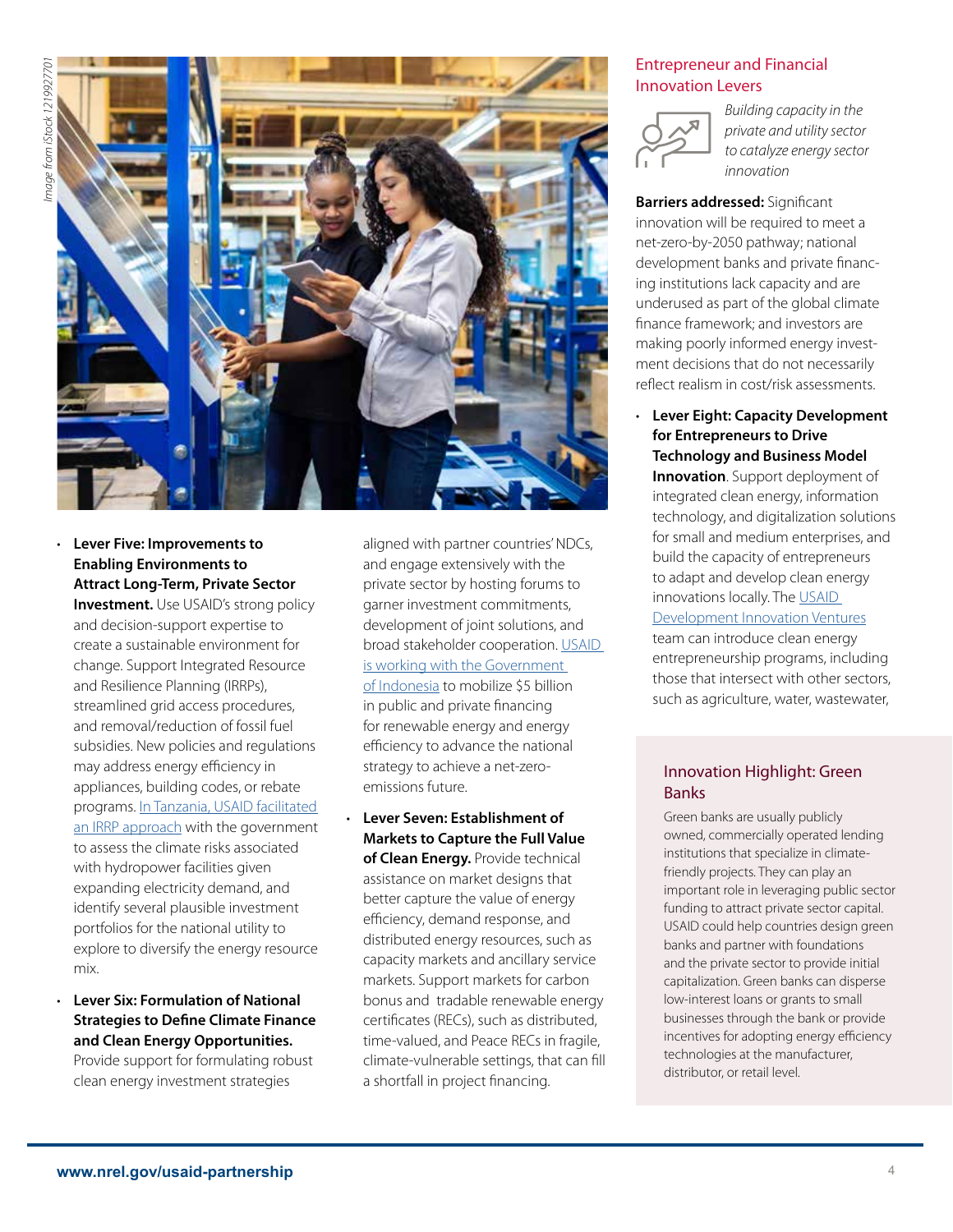

and solid waste. Through the Private Financing Advisory Network (PFAN), USAID supports the identifcation, fnancing, and deployment of innovative renewable energy projects by bridging the gap between investors, clean energy entrepreneurs, and project developers.

• **Lever Nine: Support to the Financial Sector to Develop Green Finance Products and Regulations.** USAID can expand existing strategic donor partnerships, for example, with the Global Environment Facility and Green Climate Fund. Collaborate with national development banks and commercial banks to improve their access to climate fnance resources, ability to design green fnancing products, and ability to develop related guarantees or clean energy funds. The USAID Climate Economic Analysis for Development, Investment and Resilience (CEADIR) program translated an existing Clean Energy Lending Toolkit into Spanish and French and used it in bank trainings and diagnostics in 14 countries in Central America and Africa. Access to scalable, long-term, low-cost

debt capital is critical to the growth of the renewable energy sector and for India to reach its renewable energy goals. From 2013 through 2017, USAID partnered with India's Ministry of New and Renewable Energy to support green bonds as a potential fnancing solution to address the investment gap in the Indian market. USAID helped build the capacity of local fnancial institutions, which were critical to green bonds' successful issuance, by introducing Indian project developers and fnanciers to institutional investors interested in backing their projects. Today, India is the world's secondlargest market for green bonds, with \$28.2 billion worth of bonds issued. The USAID-supported PFAN has worked with the State Energy Agency of Ukraine on the development of a green bonds market and provided technical assistance to help Ukraine encourage banks and investors to fnance green projects.

• **Lever Ten: Provision of Data, Information, and Analysis to Inform Climate Risk-Averse Investment.**  USAID can undertake assessments to

address the defcit of localized data on the viability and cost of fossil fuels versus clean energy technologies. Present data modeling and visualizations that communicate the potential for early coal plant retirement, returns on replacement and new clean energy investments, and the associated benefts from job growth. The Greening the Grid platform, managed through the USAID-NREL Partnership, includes information and guidance to support countries in power system transformation and grid modernization.

## **Projecting Outlays**

NREL developed an impact projection tool to measure potential outlays of enacting any of the 10 climate fnance for clean energy and energy efficiency levers. In this high-level table, the costs, risk, and impacts are only assessed qualitatively relative to the other respective levers; more refned inputs would be necessary to conduct a quantitative assessment of specifc interventions. The key takeaway is that the diferent levers each have unique strengths that can be combined into comprehensive packages for diverse